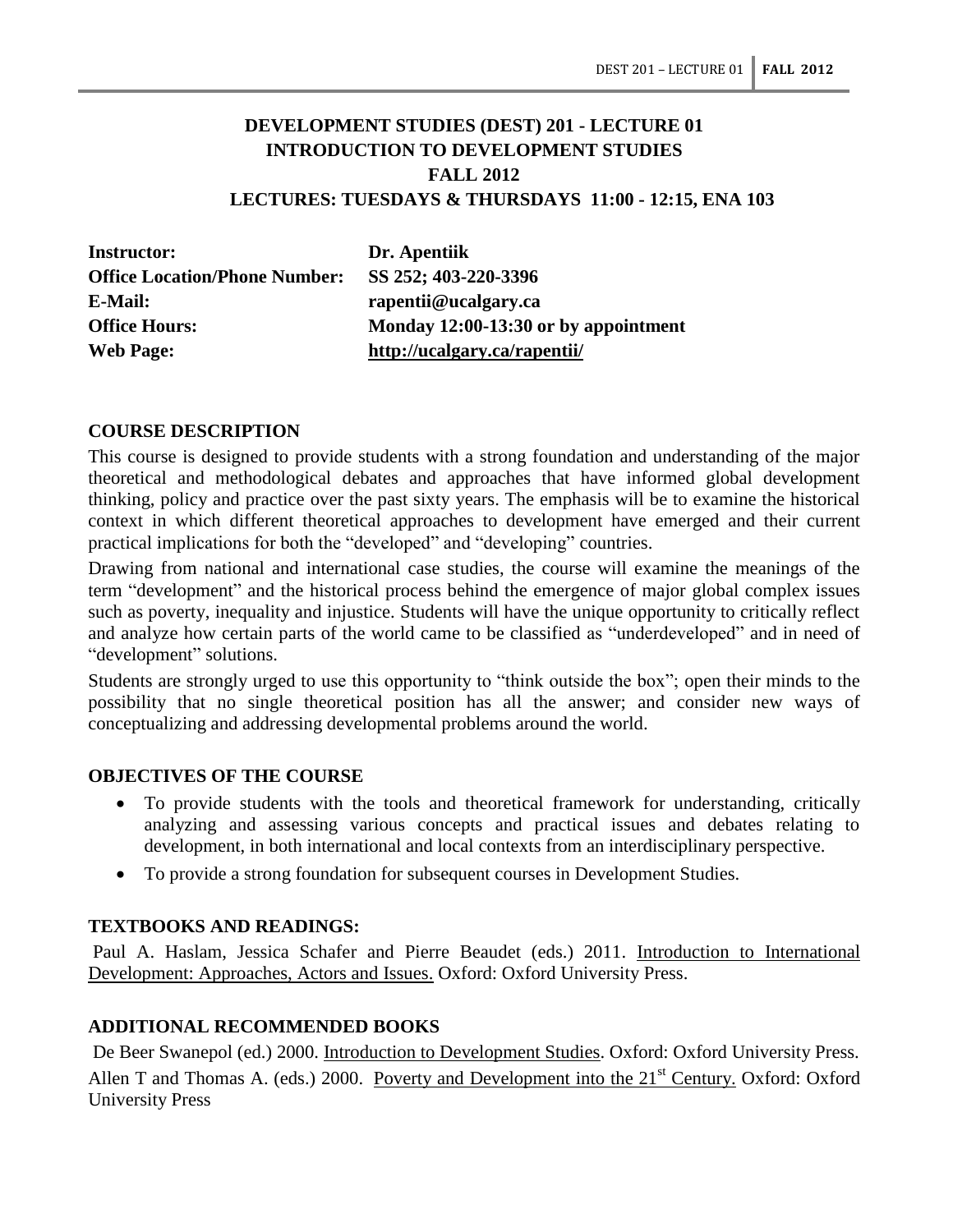Vandana Desai and Robert Potter (eds.) 2002. The Companion to Development Studies, Arnold: London.

# **USEFUL RESOURCES (JOURNALS, PERIODICALS, ANNUALS, DATA BASES & WEB SOURCES)**

- Canadian Journal of Development Studies
- Canadian Development Report
- **Development Policy Review**
- **IDS** Bulletin
- Development and Change
- Journal of Development in Practice
- Journal of Development Studies
- Journal of International Development
- World Development
- Amnesty, *Human Rights Yearbook*
- UNDP, *Human Development Report*
- UNICEF, *State of the World's Children*
- World Bank, *World Development Report*
- Canadian International Development Agency [http://www.acdi-cida.gc.ca](http://www.acdi-cida.gc.ca/)
- The Coady International Institute's Marie Michael Library: http://www.stfx.ca/institutes/coady/coady-library/text/development.html
- Human Development Reports: http://hdr.undp.org/reports/global/2004
- Humanitarian Practice Network http://www.odihpn.org/
- IDS Sussex http://www.ids.ac.uk/ids/info/index.html
- One World Network http://www.oneworld.net
- Third World Network http://www.twnside.org.sg/
- World Bank http://worldbank.org/deveforum/index.html

# **ASSIGNMENTS AND EVALUATION**

| Critical review paper                                          | 20% | Oct. 9                        |
|----------------------------------------------------------------|-----|-------------------------------|
| Mid-Term Exam                                                  | 40% | Nov.1                         |
| Final Exam                                                     | 40% | To be scheduled by Registrar. |
| All assignments must be completed in order to pass the course. |     |                               |

# **CRITICAL REVIEW PAPER 20% (Due Oct. 9, to be collected in class.)**

 Length of review paper: This review should be a maximum of **3 PAGES TYPED AND DOUBLED-SPACED** in **12 PT FONT**. Page margins should be **1 INCH** (2.5 cm) wide, and all pages should be numbered. Double-sided assignments are encouraged to save paper, but are not mandatory. Information to be included on the title page are: *title of paper, course code, instructor's name, student ID, and date of submission*.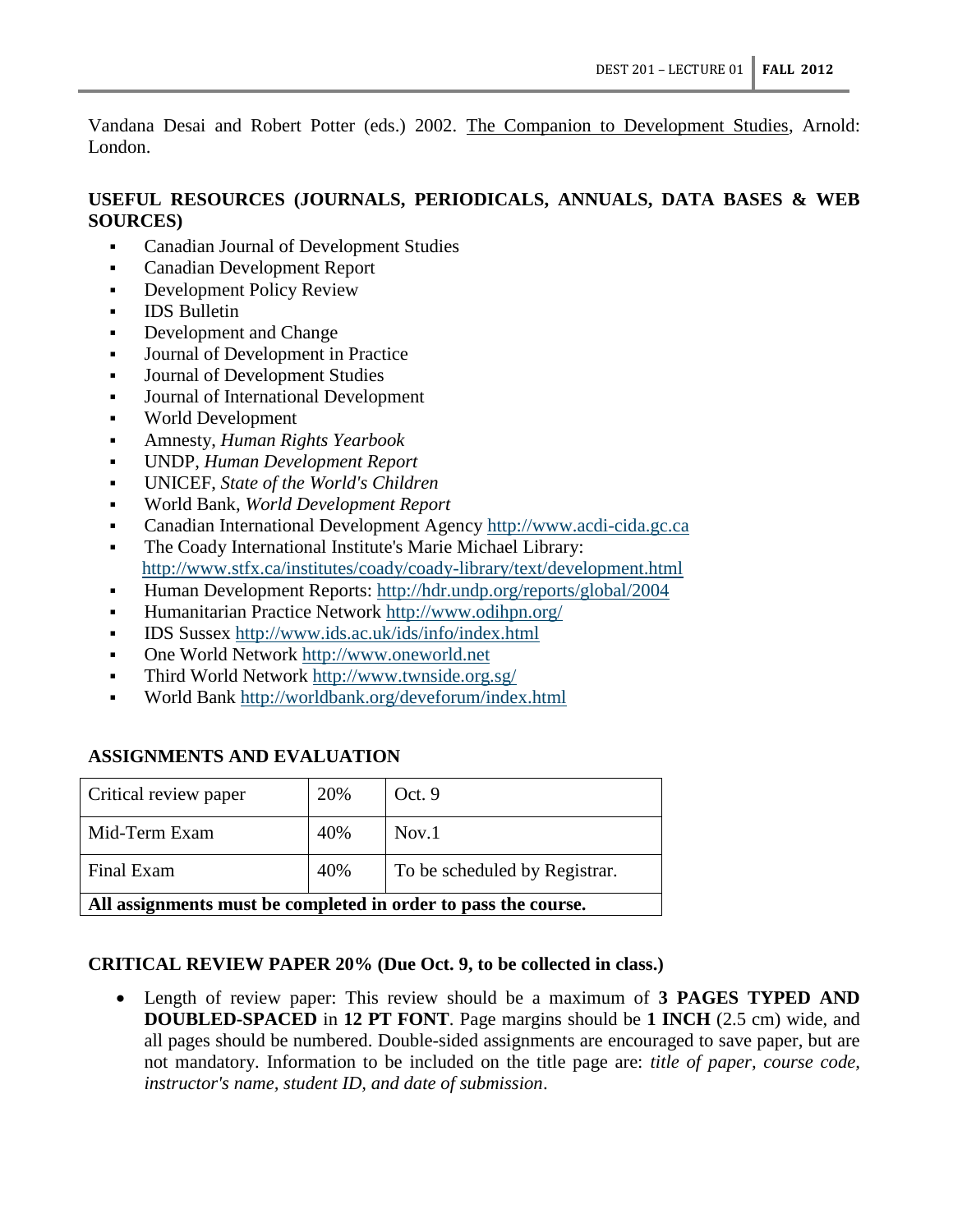It is the student's responsibility to keep a copy of each assignment submitted. Students should be prepared to provide a second copy of their assignment if requested. Students who cannot provide a second copy of their essays may risk receiving a zero grade for this portion of the course.

Note: Please hand in your essays directly to your instructor. If it is not possible to do so, a daytime drop box is available in SS 110. A night drop box is also available for after-hours submission. Assignments will be removed the following morning, stamped with the previous day's date, and placed in the instructor's mailbox.

# **MIDTERM EXAM 40% (Nov.1, in class.)**

This is a closed-book exam designed to test your grasp of the material covered in lectures, tutorials and from course readings up to the date of the exam. This means that you will be expected to have read all the required readings on all topics covered in the course up to the date of the exam. The best way to prepare for this exercise is to read and reflect on the lectures, tutorials and course readings. Exams will also cover lectures by guest speakers, and information from videos/films shown in the class. **Please note: no alternate dates for the exam will be provided unless the student has been legitimately excused**.

### **REGISTRAR-SCHEDULED FINAL EXAMINATION (40%): YES**

Please note: If your class is held in the evening, the Registrar's Office will make every attempt to schedule the final exam during the evening. However, there is NO guarantee that the exam will NOT be scheduled during the day. The final examination is closed-book.

#### **Note:**

All written assignments (including, although to a lesser extent, written exam responses) will be assessed at least partly on writing skills. Writing skills include not only surface correctness (grammar, punctuation, sentence structure, etc.) but also general clarity and organization.

#### **USE OF E-MAIL:**

Due to a high volume of e-mail messages received on a daily basis, students are advised to meet me either during my office hours or to make an appointment in the case of an issue that requires urgent attention.

Please note that e-mail messages can be sent to the wrong address, accidentally deleted, buried or may mysteriously disappear into cyberspace. All questions and requests should therefore be made in person, especially if they concern extensions and other serious urgent matters. I will normally reply within 72- hours, during regular business hours.

Questions of general interest will be addressed in class or on the Discussion Board in Blackboard. Students are encouraged and advised to use their **ucalgary** accounts or Blackboard in all the communication with me and with their peers.

*Please feel welcome to discuss with me any aspect of the course requirements you think is unclear.*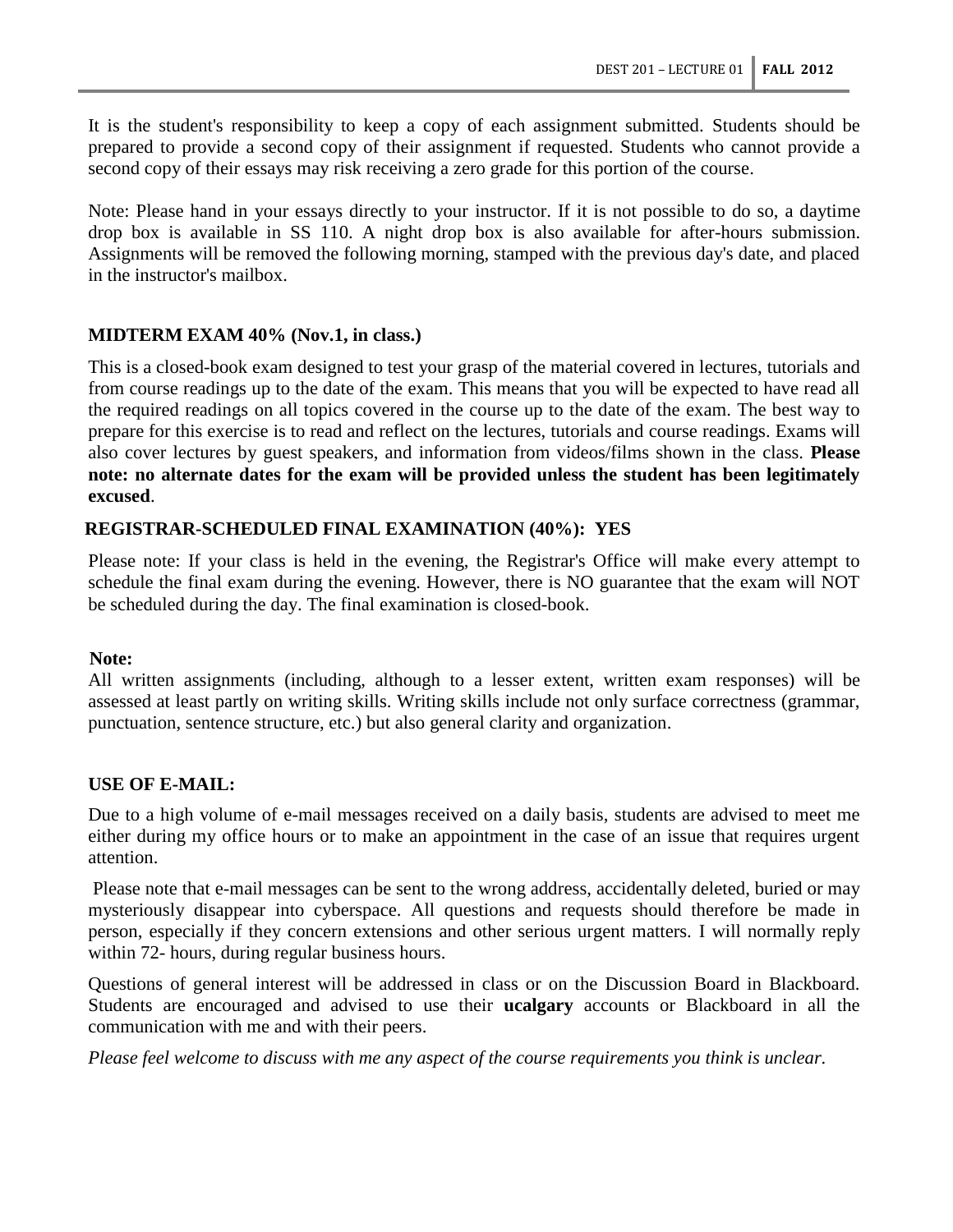### **POLICY FOR LATE ASSIGNMENTS:**

Assignments submitted after the deadline may be penalized with the loss of a grade (e.g. A- to B+) for each day late.

Extensions will only be granted under extraordinary circumstances, not including having too much other work to do (REQUEST FOR EXTENSION FORM will be posted on Blackboard).

# **FREEDOM OF INFORMATION AND PROTECTION OF PRIVACY ACT**

This course is conducted in accordance with the Freedom of Information and Protection of Privacy Act (FOIP). **As consequence, students should identify themselves on all written work by using their ID number. Also you will be required to provide a piece of picture identification in order to pick up an assignment or look at a final exam**.

For more information see also<http://www.ucalgary.ca/secretariat/privacy>

#### **GRADING SYSTEM**

The following grading system is used in the Faculty of Arts. Where a grade on a particular assignment is expressed as a letter grade, it will normally be converted to a number using the midpoint of the scale. That is, A- would be converted to 87.5 for calculation purposes. An F will be converted to zero.

| <b>Grading Scale</b> |          |  |
|----------------------|----------|--|
| $A+$                 | 96-100   |  |
| A                    | 90-95.99 |  |
| $A -$                | 85-89.99 |  |
| $B+$                 | 80-84.99 |  |
| B                    | 75-79.99 |  |
| $B -$                | 70-74.99 |  |
| $C+$                 | 65-69.99 |  |
| $\overline{C}$       | 60-64.99 |  |
| $C-$                 | 55-59.99 |  |
| D+                   | 53-54.99 |  |
| D                    | 50-52.99 |  |
| F                    | $0 - 49$ |  |

# **SCHEDULE OF LECTURES AND READINGS**

To be made available on Blackboard.

# **PLAGIARISM**

Using any source whatsoever without clearly documenting it is a serious academic offense. Consequences include failure on the assignment, in the course and possibly suspension or expulsion from the university.

You must document not only direct quotations but also paraphrases and ideas where they appear in your text. A reference list at the end is insufficient by itself. Readers must be able to tell exactly where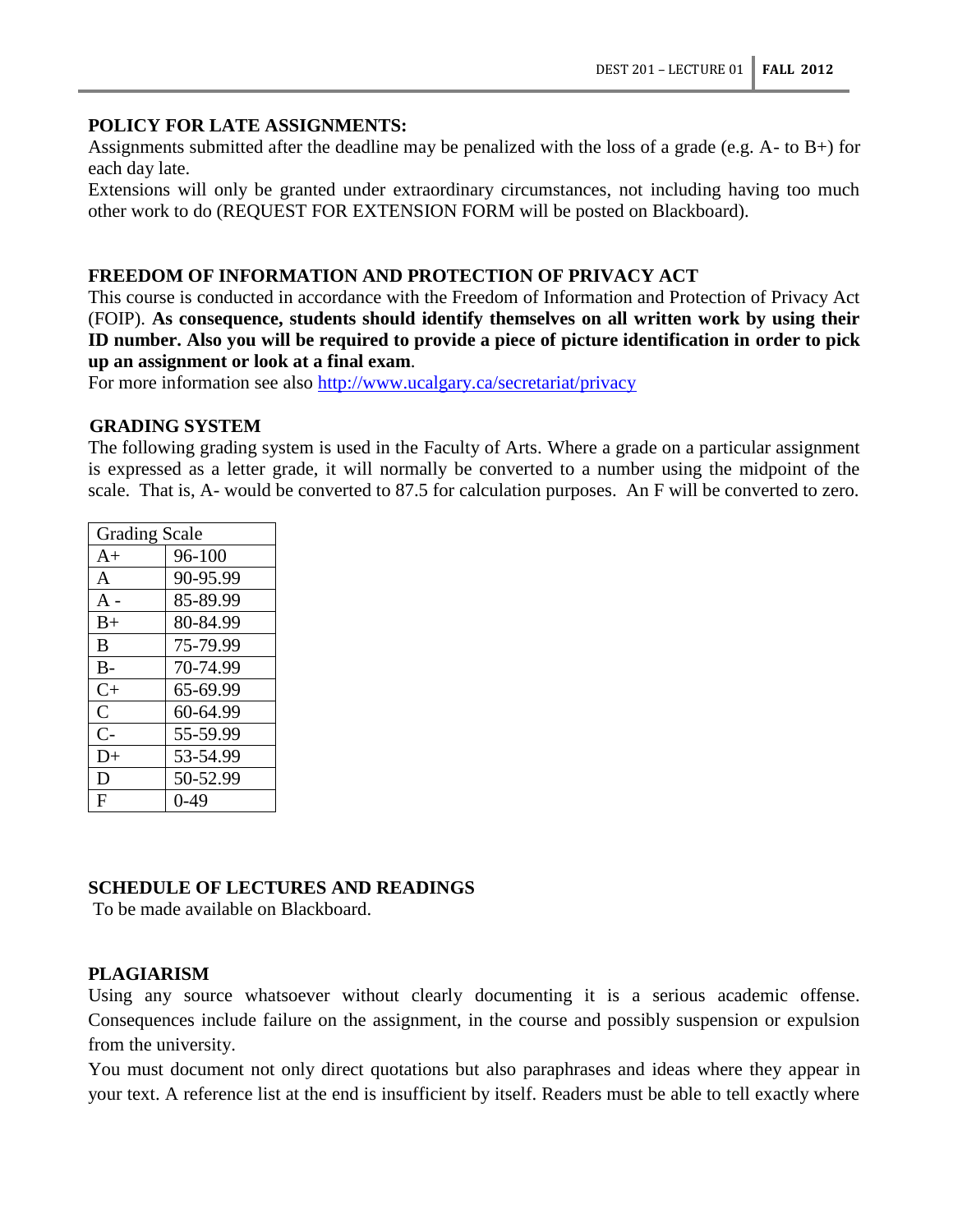your words and ideas end and other people's words and ideas begin. This includes assignments submitted in non-traditional formats such as web pages or visual media, and material taken from such sources.

Please consult your instructor if you have any questions regarding how to document sources.

### **INTERNET AND ELECTRONIC COMMUNICATION DEVICE INFORMATION**

The use of cell phones is not allowed during lectures. Students may use computers in class, however, the instructor reserves the right to forbid students from using computers if their use is disruptive to the class. This may include chatting online, playing music or games etc. during class.

### **ACADEMIC MISCONDUCT**

For information on academic misconduct and the consequences thereof please see the current University of Calgary calendar at the following link: <http://www.ucalgary.ca/pubs/calendar/current/k.html>

### **ACADEMIC ACCOMMODATION POLICY**

If you are a student with a disability who may require academic accommodation, it is your responsibility to register with the Disability Resource Centre (403-220-8237) and discuss your needs with your instructor no later than fourteen (14) days after the start of the course. For further information, please see<http://www.ucalgary.ca/drc/node/46>

### **EMERGENCY EVACUATION AND ASSEMBLY POINTS**

Please note the evacuation points for this particular classroom. All classrooms on campus exit to specific places in case of emergency. The emergency assembly points differ depending upon where your classroom is located. For information on the emergency evacuation procedures and the assembly points see<http://www.ucalgary.ca/emergencyplan/assemblypoints>

#### **SAFEWALK PROGRAM - 403-220-5333**

Campus Security will escort individuals day or night -- call 403-220-5333 for assistance. Use any campus phone, emergency phone or the yellow phone located at most parking lot booths.

#### **Student Representation**

There are now four Arts reps because of the amalgamation, with the email addresses being [arts1@su.ucalgary.ca,](mailto:arts1@su.ucalgary.ca) [arts2@su.ucalgary.ca,](mailto:arts2@su.ucalgary.ca) [arts3@su.ucalgary.ca,](mailto:arts3@su.ucalgary.ca) and [arts4@su.ucalgary.ca.](mailto:arts4@su.ucalgary.ca) Please contact if you have questions related to Students Union matters, events, or concerns.

For your student ombudsman, please see

<http://www.ucalgary.ca/provost/students/ombuds>